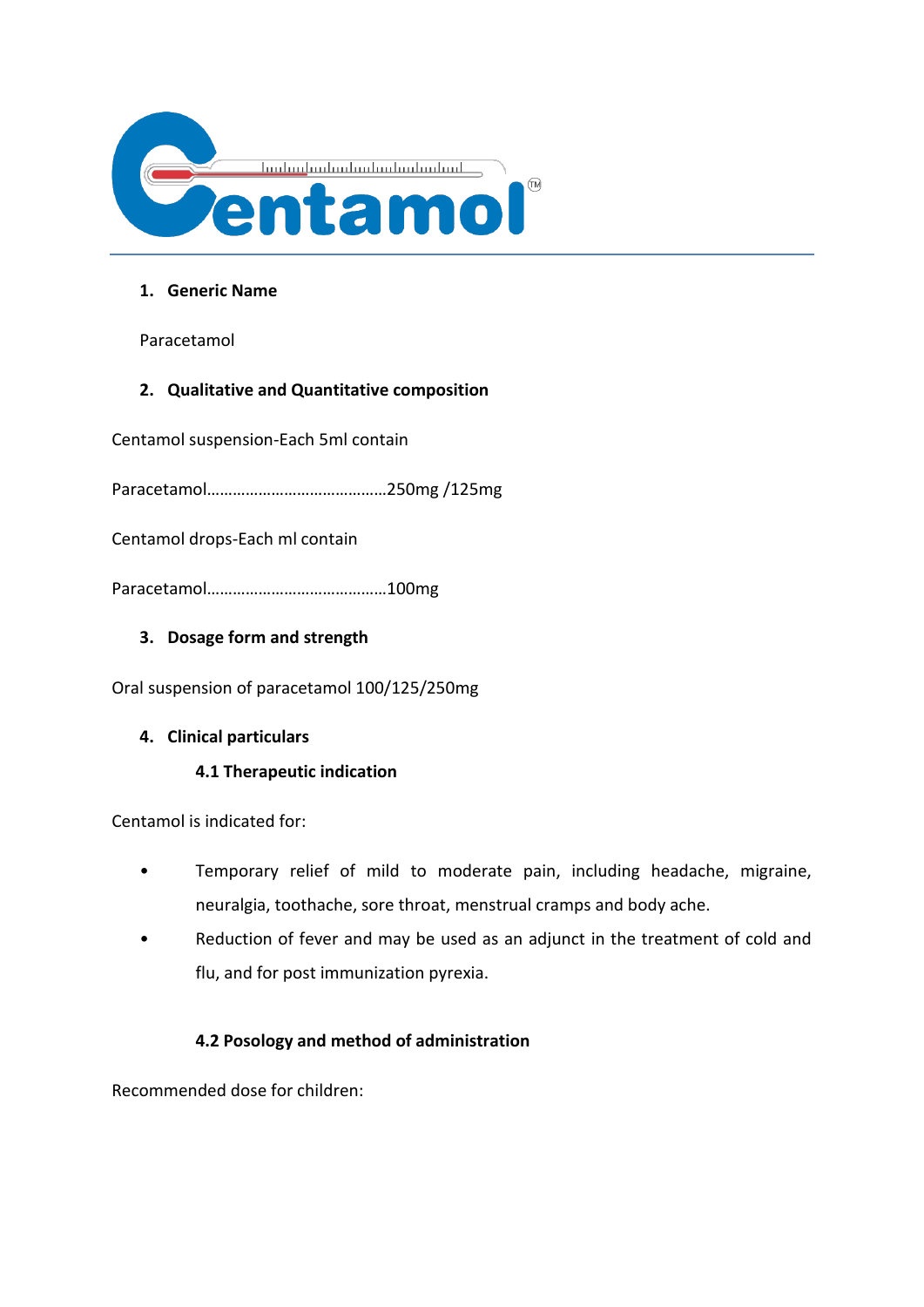| Age                                        | <b>Dose</b>                                |
|--------------------------------------------|--------------------------------------------|
| $<$ 3 months                               | 10 mg/kg body weight [reduce to 5mg per kg |
|                                            | if jaundiced]                              |
| 3months-1year                              | $1.25ml-2.5ml$                             |
|                                            |                                            |
| $1 - 5$ years                              | 2.5-5ml (125-250mg)                        |
| 6-12 years                                 | 5-10ml (250-500 mg)                        |
| >12 years                                  | 10ml [500mg]                               |
| Children 2-3 months (For post immunization | 60mg has been recommended. A second        |
| pyrexia)                                   | dose may be given after 4-6 hours          |

These doses may be given 3-4 times daily as required.

Adults: 10-20ml (500-1000mg) every 4 - 6 hours up to a maximum of 4g daily. It has been recommended that if Paracetamol is used for long-term therapy then the daily dose should not exceed 2.6gm unless the patient is monitored.

# **4.3 Contraindication**

The use of Centamol is contraindicated in patients with:

- Hypersensitivity to any of the ingredients of the formulation.
- Patients with severe hepatic dysfunction

# **4.4 Special warnings and precautions for use**

- In case a hypersensitivity reaction occurs which is rare, Centamol should be discontinued.
- Caution in severe hypovolemia if taking paracetamol products. Paracetamol: Risk for rare, but serious skin reactions that can be fatal; these reactions include Stevens-Johnson Syndrome (SJS), toxic epidermal necrolysis (TEN), and acute generalized exanthematous pustulosis (AGEP); symptoms may include skin redness, blisters and rash.
- Centamol should be used with caution in patients with renal or hepatic dysfunction, diabetes mellitus, hyperthyroidism, cardiovascular problems, epilepsy and closed angle glaucoma.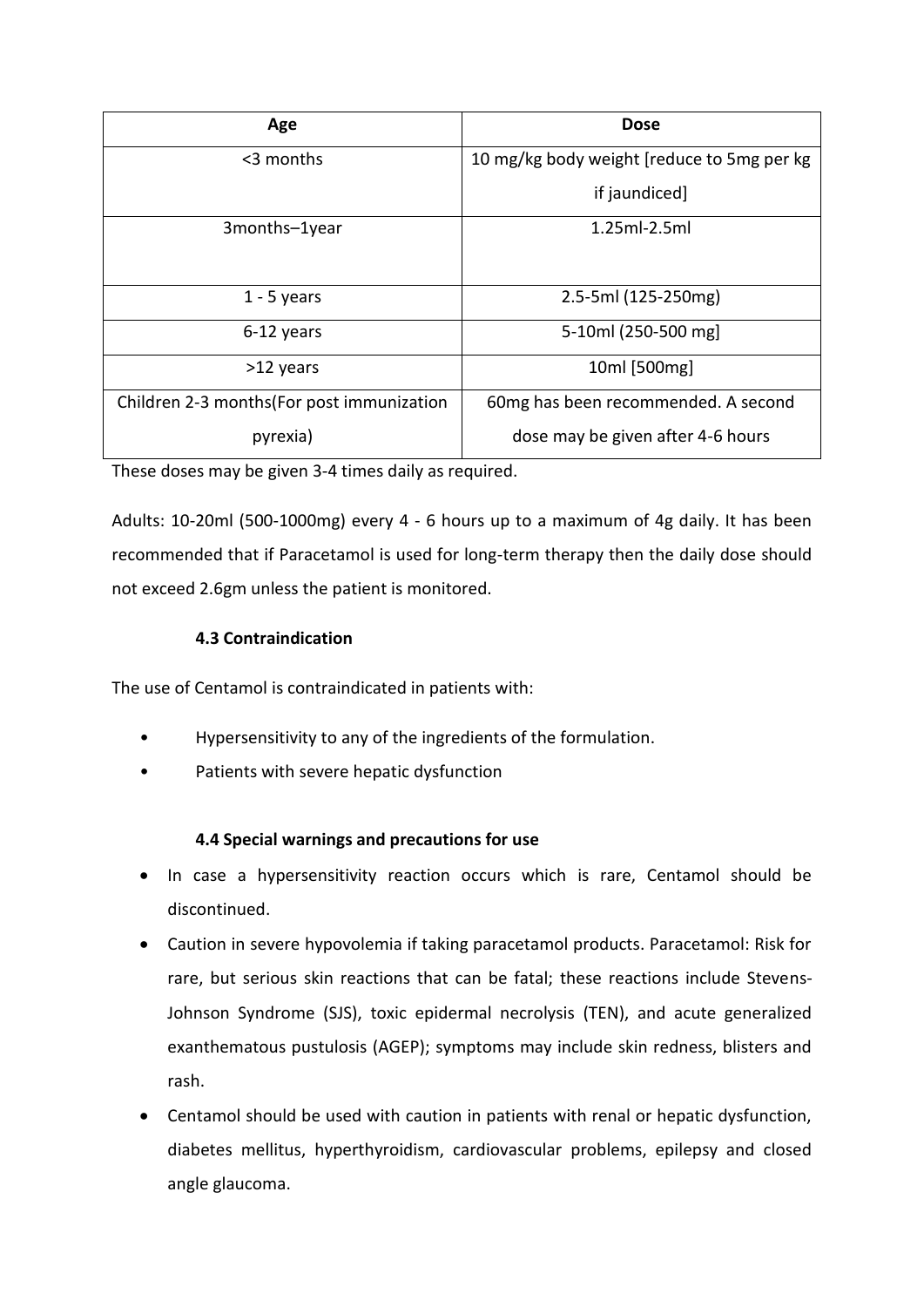- Chronic heavy alcohol abusers may be at increased risk of liver toxicity from excessive Paracetamol use, although reports of this event are rare. These reports usually involve cases of severe chronic alcoholics and dosages of Paracetamol that most often exceed recommended doses. Chronic alcoholics should not exceed 2 g/day of Paracetamol.
- To be sold by retail on the prescription of R.M.P only.
- Risk of medication errors and hepatotoxicity: Take care when prescribing and administering Centamol to avoid dosing errors which could result in accidental overdose and death.
- Centamol contains Paracetamol. Paracetamol has been associated with cases of acute liver failure, at times resulting in liver transplant and death. Most of the cases of liver injury are associated with the use of paracetamol at doses that exceed the maximum daily limits, and often involve more than one paracetamol-containing product

# **4.5 Drug interactions**

- Anticoagulant drugs (warfarin) dosage may require reduction if Paracetamol and anticoagulants are taken for a prolonged period of time
- Paracetamol absorption is increased by substances that increase gastric emptying, e.g. metoclopramide
- Paracetamol absorption is decreased by substances that decrease gastric emptying, e.g. propantheline, antidepressants with anticholinergic properties, and narcotic analgesics
- Paracetamol may increase chloramphenicol concentrations
- The risk of Paracetamol toxicity may be increased in patients receiving other potentially hepatotoxic drugs or drugs that induce liver microsomal enzymes such as alcohol and anticonvulsant agents
- Paracetamol excretion may be affected and plasma concentrations altered when given with probenecid
- Cholestyramine reduces the absorption of Paracetamol if given within 1 hour.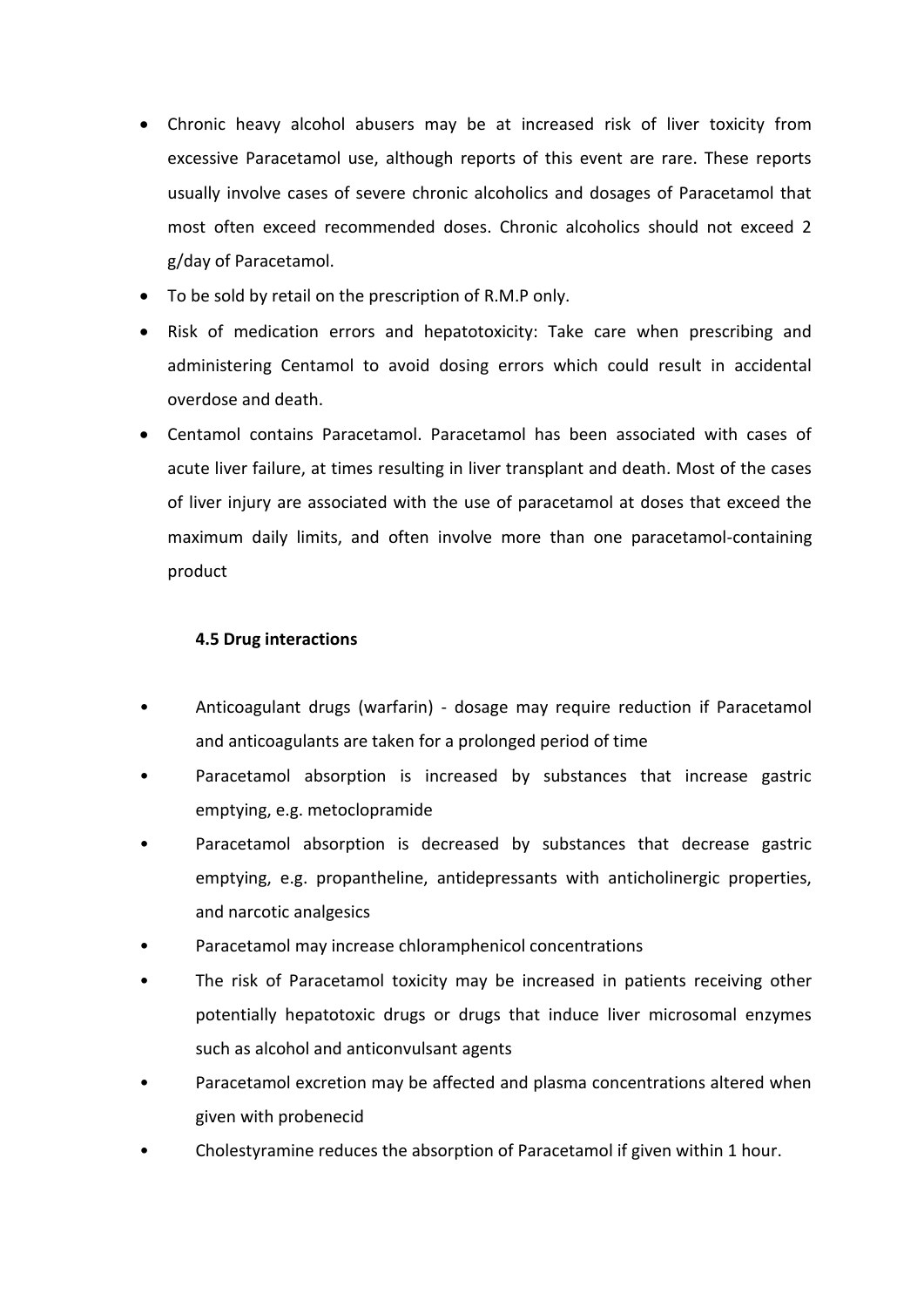• Antivirals: Regular use of Paracetamol possibly reduces metabolism of Zidovudine (increased risk of neutropenia).

#### **4.6 Use in special population**

- Paediatric: Centamol should be used with caution in children less than 2 years of age.
- Geriatric: Elderly population may be at greater risk for the side-effects.
- Liver impairment: Use with caution.
- Renal failure: Use with caution.
- Pregnancy and lactation: Pregnancy: Category A: Paracetamol has been used for over 40 years and available data indicate that Paracetamol in therapeutic doses does not adversely affect the pregnant mother or the fetus. Maternal ingestion of Paracetamol in recommended analgesic doses does not present a risk to the nursing infant. Amounts in milk range from 0.1% to 1.85% of the ingested maternal dose. Accordingly, breast feeding need not be interrupted.

#### **4.7 Effects on ability to drive and use machine**

Patients should be cautioned against engaging in activities requiring complete mental alertness, and motor coordination such as operating machinery until their response to Centamol is known.

#### **4.8 Undesirable effects**

The most commonly reported adverse effects are Thrombocytopenia, Coagulopathy ,Agranulocytosis, Anaemia, Neutropenia, Leukopenia, Tachycardia, Palpitations, Cardiac arrest, Cardio-respiratory arrest , Vertigo, Tinnitus, Hypothyroidism, Periorbital oedema, Eyelid oedema, Eye swelling, Periorbital swelling, Ocular hyperaemia, Vision blurred, Visual impairment, Orbital oedema, Vomiting, Nausea, Diarrhoea, dry mouth, Abdominal pain, Dyspepsia, Abdominal pain upper, Abdominal discomfort, Constipation, Lip swelling, Dysphagia, Gastrointestinal haemorrhage, Gastritis, Fatigue, Acute hepatic failure , Liver injury, Hepatotoxicity, Rash, Urticaria, Pruritus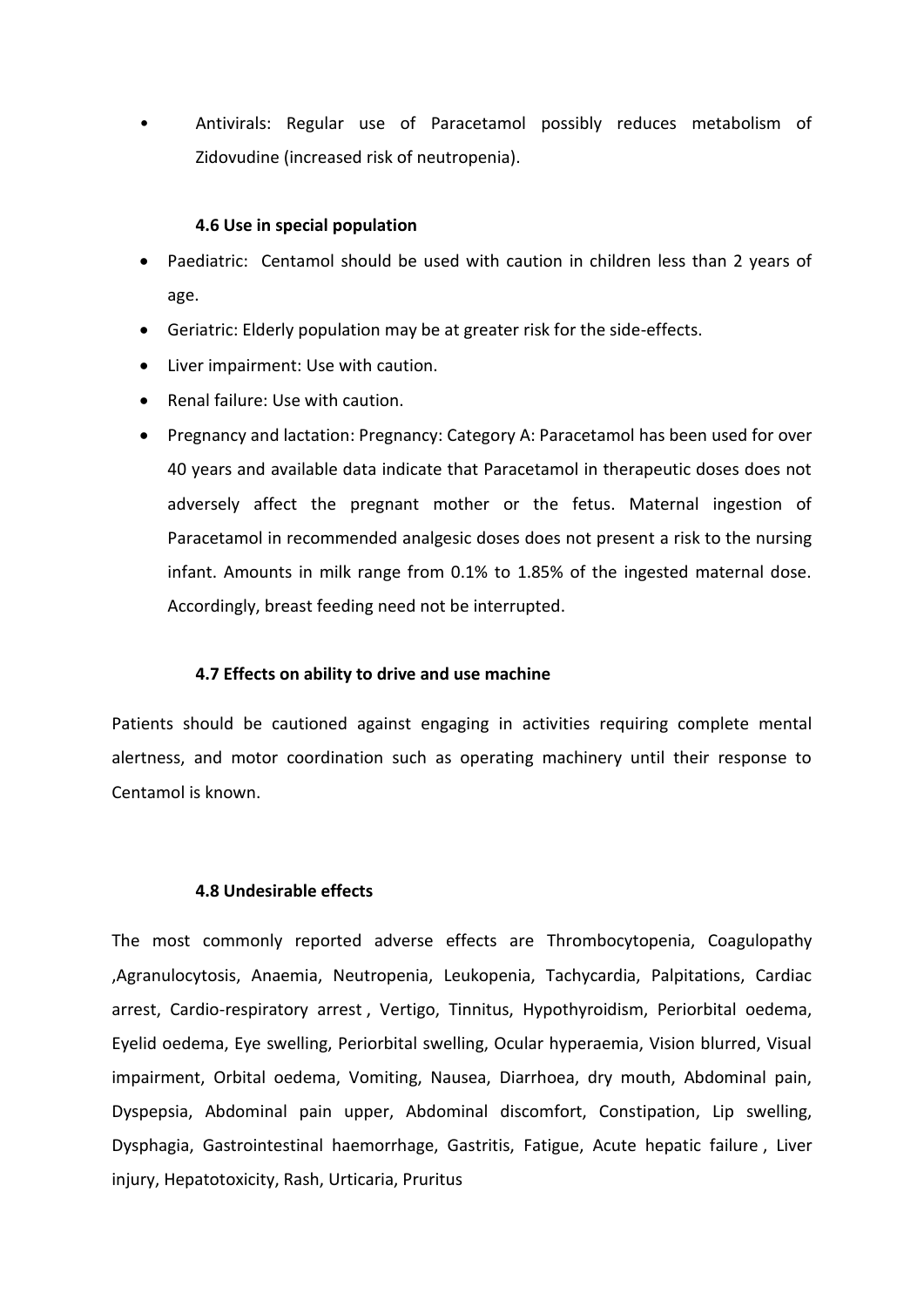#### **4.9 Overdose**

There is limited experience of overdose with Centamol. Initiate general symptomatic and supportive measures in all cases of overdosages where necessary.

#### **5. Pharmacological properties**

#### **5.1 Mechanism of action**

Paracetamol act primarily in the CNS, increasing the pain threshold by inhibiting both isoforms of cyclooxygenase, COX-1, COX-2, and COX-3 enzymes involved in prostaglandin (PG) synthesis. The antipyretic properties of acetaminophen are likely due to direct effects on the heat-regulating centres of the hypothalamus resulting in peripheral vasodilation, sweating and hence heat dissipation.

#### **5.2 Pharmacodynamic properties**

Paracetamol is a widely used analgesic and antipyretic drug that is used for the relief of fever, headaches, and other minor aches and pains. It is a major ingredient in numerous cold and flu medications and many prescription analgesics. It is extremely safe in standard doses, but because of its wide availability, deliberate or accidental overdoses are not uncommon. Paracetamol, unlike other common analgesics such as aspirin and ibuprofen, has no anti-inflammatory properties or effects on platelet function, and it is not a member of the class of drugs known as non-steroidal anti-inflammatory drugs or NSAIDs. At therapeutic doses Paracetamol does not irritate the lining of the stomach nor affect blood coagulation, kidney function, or the fetal ductus arteriosus (as NSAIDs can). Like NSAIDs and unlike opioid analgesics, Paracetamol does not cause euphoria or alter mood in any way. Paracetamol and NSAIDs have the benefit of being completely free of problems with addiction, dependence, tolerance and withdrawal. Paracetamol is used on its own or in combination with pseudoephedrine, dextromethorphan, Chlorpheniramine, diphenhydramine, doxylamine, codeine, hydrocodone, or oxycodone.

#### **5.3 Pharmacokinetic properties**

Paracetamol is readily absorbed from the gastrointestinal tract with peak plasma concentrations occurring about 10 to 60 minutes after oral doses. Paracetamol is distributed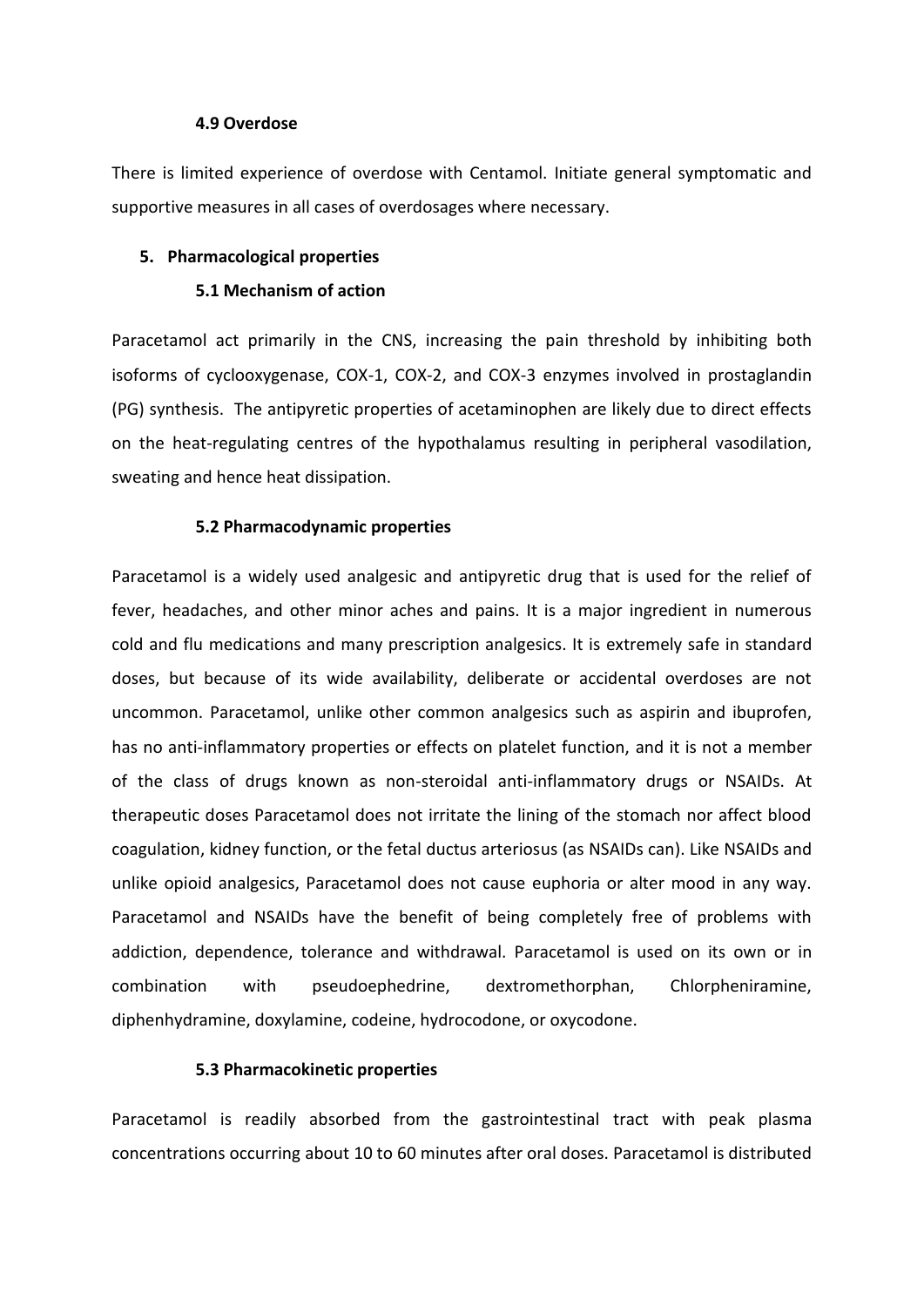into most body tissues. It crosses the placenta and is present in breast milk. Plasma-protein binding is negligible at usual therapeutic concentrations but increases with increasing concentrations. The elimination half-life of Paracetamol varies from about 1 to 3 hours. Paracetamol is metabolised mainly in the liver and excreted in the urine mainly as the glucuronide and sulfate conjugates. Less than 5% is excreted as unchanged Paracetamol. A minor hydroxylated metabolite (Nacetyl-p-benzoquinoneimine), is usually produced in very small amounts by cytochrome P450 isoenzymes (mainly CYP2E1 and CYP3A4) in the liver and kidney. It is usually detoxified by conjugation with glutathione but may accumulate after Paracetamol over dosage and cause tissue damage.

#### **6. Nonclinical properties**

#### **6.1 Animal Toxicology or Pharmacology**

NA.

#### **7. Description**

Paracetamol belongs to Non-Steroidal Anti-inflammatory Drugs (NSAIDs). Its chemical name is N-acetyl-para-aminophenol (APAP) and its structural formula is:



Its empirical formula is  $C_8H_9NO_2$  $C_8H_9NO_2$  $C_8H_9NO_2$  and its molecular weight is 155.19 g/mol.

#### **8. Pharmaceutical particulars**

#### **8.1 Incompatibilities**

There are no known incompatibilities.

**8.2 Shelf-life**

Centamol drops- 24 months.

Centamol 125/250mg suspension- 36 months.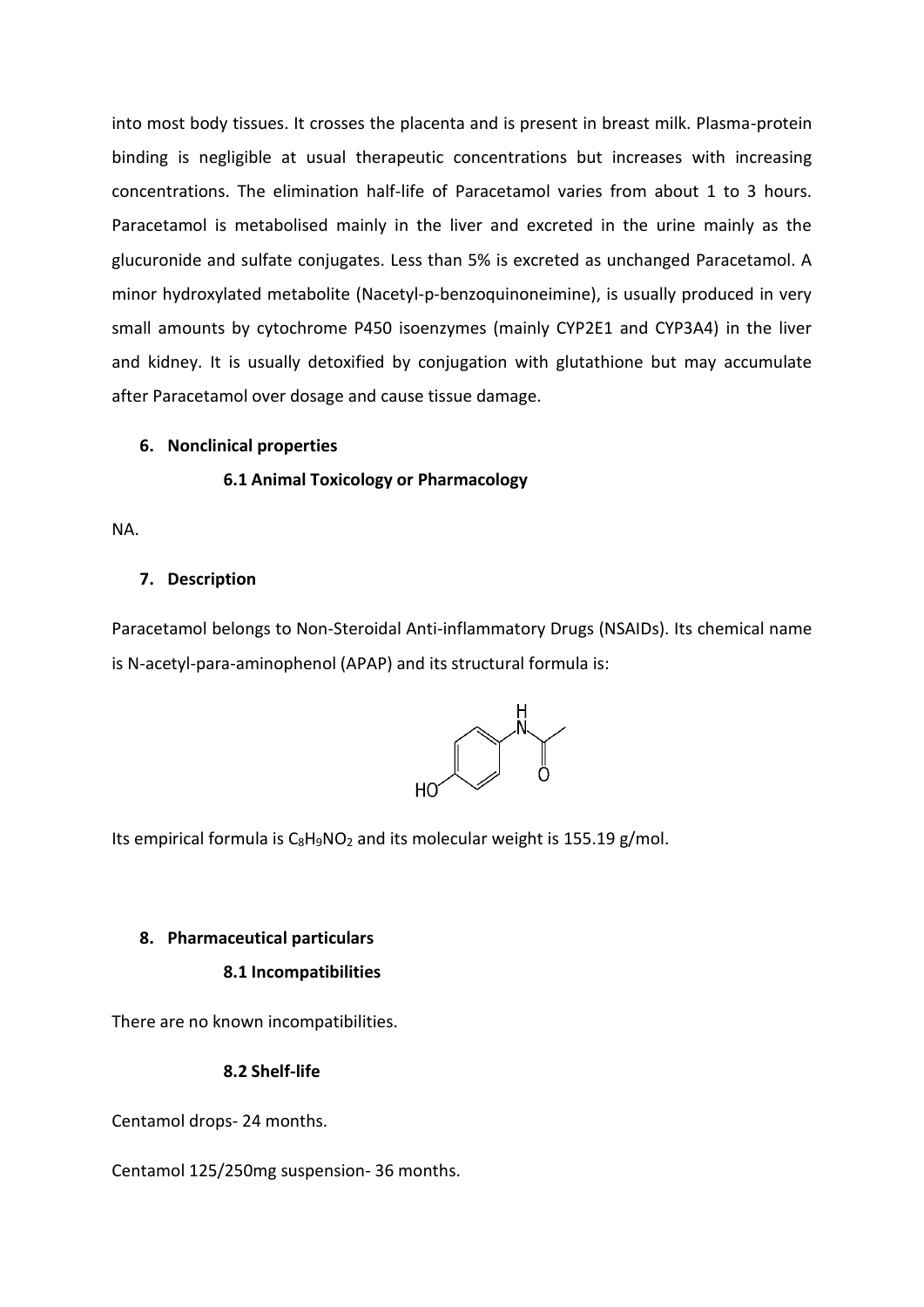#### **8.3 Packaging Information**

Centamol suspension is available bottle of 60ml with a measuring cup and Centamol drops is available in bottle of 15ml.

# **8.4 Storage and handling instructions**

Store below 25°C. Protect from light

## **9. Patient Counselling Information**

## **9.1 Adverse Reactions**

Refer part 4.8

**9.2 Drug Interactions**

Refer part 4.5

**9.3 Dosage**

Refer part 4.2

**9.4 Storage**

Refer part 8.4

**9.5 Risk Factors**

#### Refer part 4.4

# **9.6 Self-monitoring information**

#### NA

# **9.7 Information on when to contact a health care provider or seek emergency help**

Patient is advised to be alert for the emergence or worsening of the adverse reactions and contact the prescribing physician.

# **9.8 Contraindications**